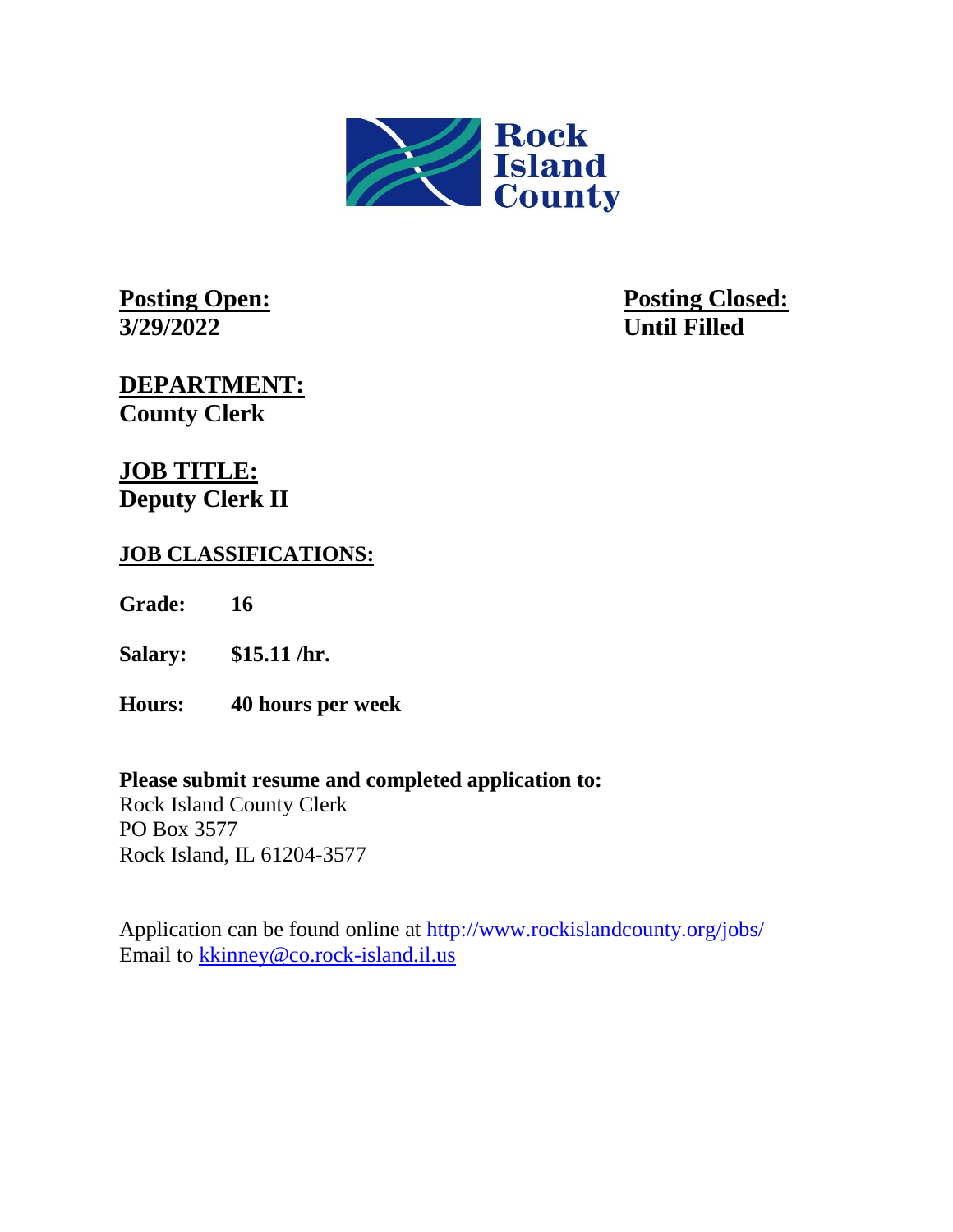### **ROCK ISLAND COUNTY**

### **CLASSIFICATION SPECIFICATION GRADE 16**

### **TITLE:** DEPUTY CLERK II

**Characteristics of the Class:** Under general supervision performs responsible specialized clerical work relating to an administrative County function. Incumbent may be assigned to Circuit Clerk's Office, County Clerk's Office, Recorder's Office, Treasurer's Office, or any other court related office. Work involves independence in the performance of duties, discretion and judgment in making work decisions that require knowledge of laws and procedures applicable to the area of assignment; contact with county officials and the public in providing technical information from records on procedures, laws and policies. The employee receives continuing or individual assignments by the supervisor generally indicating work to be done, limitation, quality and quantity expected, deadlines and priority of assignments. Performs other work as requested.

#### **Examples of Essential Function:**

- Issues certified copies of birth certificates; types corrections as needed; organizes and inputs related data; makes necessary changes.
- Handles daily Marriage License Applications; issues marriage licenses; issues certified copies of marriage licenses; copies and files related documentation.
- Issues certified copies of death certificates.
- Issues receipts, sorts and delivers mail; answers all incoming and outgoing mail, answers telephone.
- Uses the optical scanning system to scan in marriage license and related documentation.
- Assists in voter registration, petitions, campaigns, absentee ballot process. Responds to questions and/or any problems related to the election process.
- Registers voters and processes change of address for voters in the County. Processes all new voters and changes of names of voters in the County.
- Prepares and edits the election judges; instruction manual for Rock Island County election judges.
- Gives instructions to deputy registrars.
- Prepares and/or packs all supplies and ballots for precincts on election day.
- Sends out new voter cards, stuffs all cards, watches all pre-prints when being printed, puts together in a book style all the pre-prints of 120 precincts.

#### **Minimum Requirements:**

#### **A. Training and Experience**

High school diploma, GED or equivalent certificate of competency, supplemented by business college level courses in law; by three years experience in general clerical work